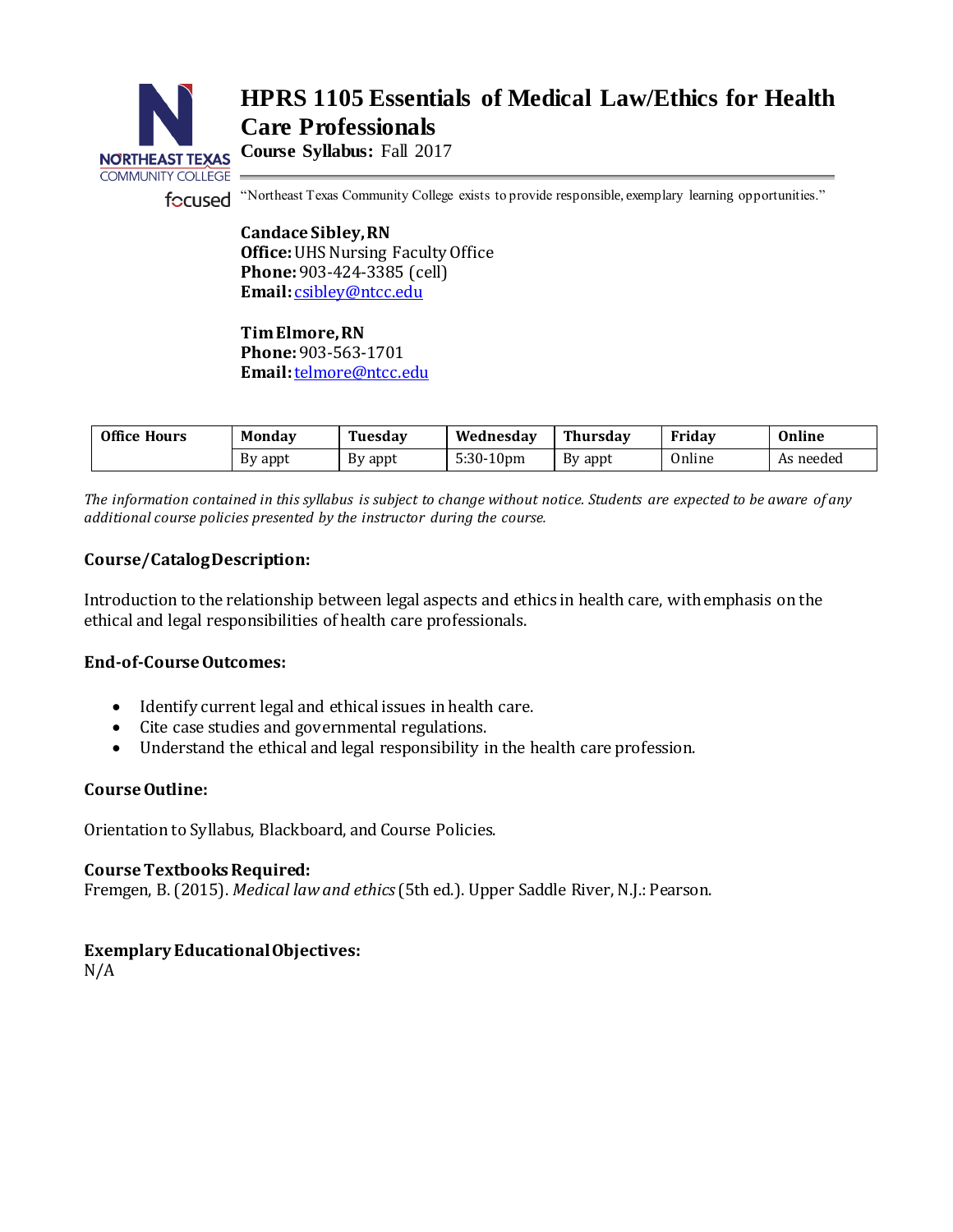## **SCANS Skills:**

Basic Skills: reading, writing, listening and speaking.

Thinking Skills: decision making, problem solving, learning how to reason and critically think. Personal Qualities: responsibility, self-esteem, sociability, self-management, integrity and honesty. Resources: time, money, materials, facilities.

Information: acquires, evaluates, organizes, maintains, interprets, and uses computers.

Interpersonal: participates in teams, teaches others, serves clients, works with diversity.

Systems: understands computer systems

Technology: works with a variety of technologies.

#### **Lectures & Discussions:**

Didactic: Lecture, Power Point Presentations, Discussion, Case Studies, Videos/DVDs, Worksheets, Written Assignments, Computer-based Assignments and Assessments.

Demonstration/Return: Evaluations, Quizzes, Feedback

This course uses NTCC Student and Faculty email as the official form of communication. Blackboard Learning System is also used in this course.

## **Evaluation/Grading Policy:**

A 90-100

- B 80-89
- $C = 70-79$
- D 60-69
- F Below 60

\* a grade of 75 or above constitutes a passing grade in the PCT program; A QUIZ average of 75 is required to sit for the final. **Please note: 74.5-74.9 DOES NOT round to 75 per the Nursing Department handbook.**

## **Grading Scale:**

The grade earned in this course will be based on the following criteria:

| <b>Graded Assessment Types</b>     | <b>Weights (%)</b> |
|------------------------------------|--------------------|
| Quizzes (through Blackboard)       | $60\%$             |
| Discussions (through Blackboard)   | 15%                |
| Final Exam (written exam in class) | 25%                |
| Total:                             | 100%               |

## **Late Work:**

Submit your work on time.

Failure to do so will result in a **deduction of 10 points per day for up to three days late. If not posted within 72 hours of due date, ZERO will be the grade.** 

#### **Assignments:**

As instructor assigns. Instructors reserve the right to modify/add/delete assignments. Lesson Quizzes will be graded on first attempt. However, they will be left open for further practice. Discussion Board Rubric:

Initial Post-Minimum of 250 words, relevant to assignment is worth 50 points

Follow Up Posts (minimum of 2)-Minimum of 100 words and relevant to assignment. These are worth 25 points each.

Failure to post in the Discussion Board for EVERY lesson will result in a 0 for that assignment Failure to post follow ups will be an automatic 25 point deduction for each follow up missed.